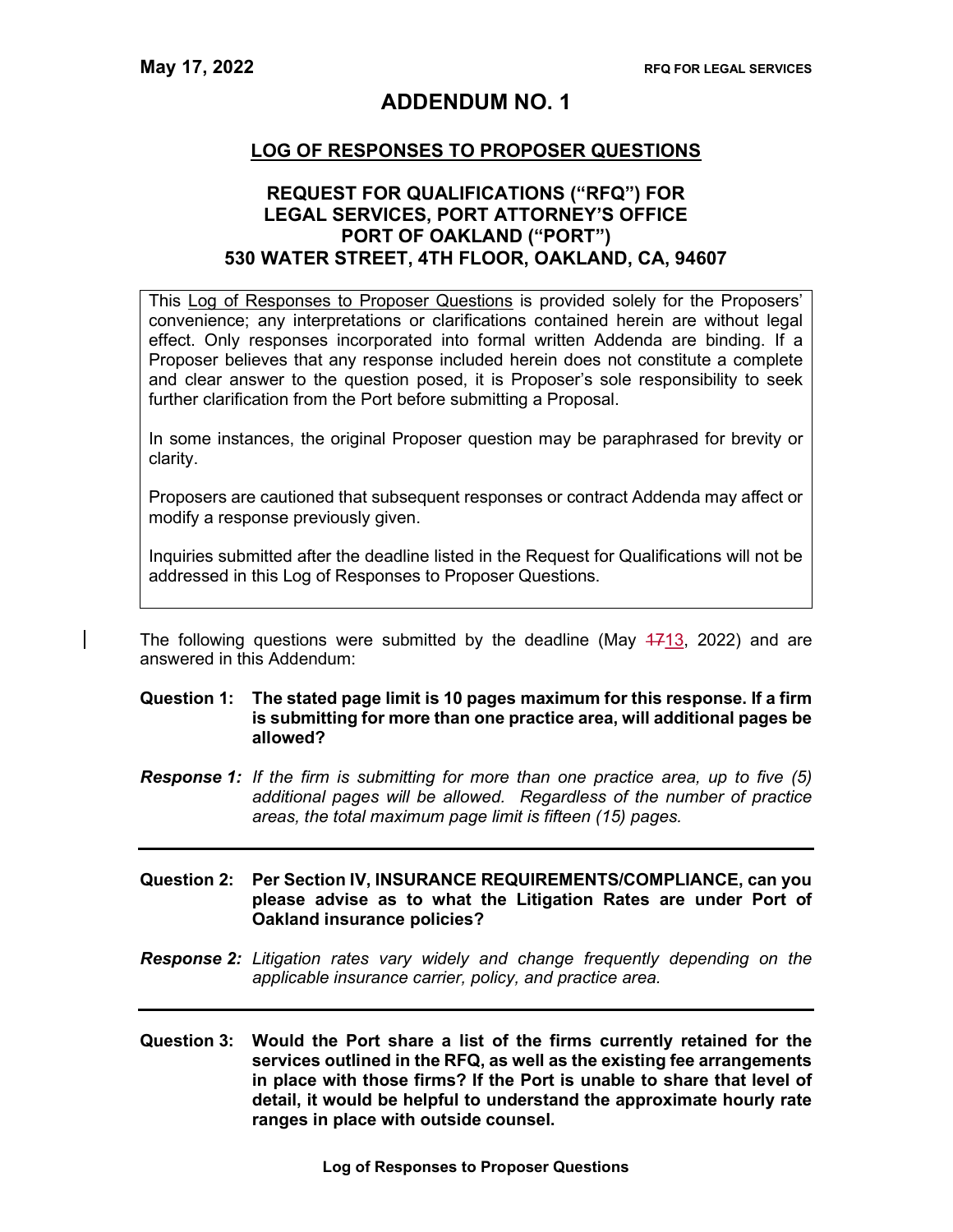Response 3: Your attention is directed to the June 24, 2021 Agenda Report seeking approval of outside counsel. Attachment A of the Agenda Report contains a list of the majority of outside counsel retained by the Port. Rates vary widely depending on practice area, experience level, and public agency discounts.

### Question 4: Does a cover or back page of a proposal count toward the 10-page limit?

- Response 4: No, the front or back cover pages of the proposal do not count toward the 10-page limit. However, neither the front nor back cover pages should contain substantive information in response to the RFQ.
- Question 5: Regarding Section III, paragraph 1: We understand the direction to point The Port Attorney's Office to supplemental information that is available online within the written response to the RFQ. However, can a response include supplemental materials as an attachment to the 10-page proposal?
- Response 5: The Port Attorney's office prefers to have links to information available online. Supplemental materials can be provided as an attachment to the 10-page proposal, however, this supplemental material should be limited to attorney resumes, should not be duplicative of items that can be found online, and should not contain substantive responses to the RFQ.
- Question 6: RFQ III.5 indicates that firms must provide 1-3 examples that best represent the firm's success in "the practice area." If a firm is expressing interest in more than one practice area, does the firm provide 1-3 examples per practice area, or are firms limited to three examples overall?
- **Response 6:** Firms can provide up to three (3) examples per practice area, if submitting on more than one practice area, as long as the maximum page limitation on the proposal response is not exceeded.
- Question 7: Regarding the staffing plan referenced in RFQ III.3, is it sufficient to identify each additional (non-primary) attorney proposed? For example, the response would include the primary attorney and that attorney's relevant experience/credentials, followed by only a list of the non-primary attorneys. Please advise.
- **Response 7:** Yes, it is sufficient to identify or provide a list of the non-primary additional attorneys.